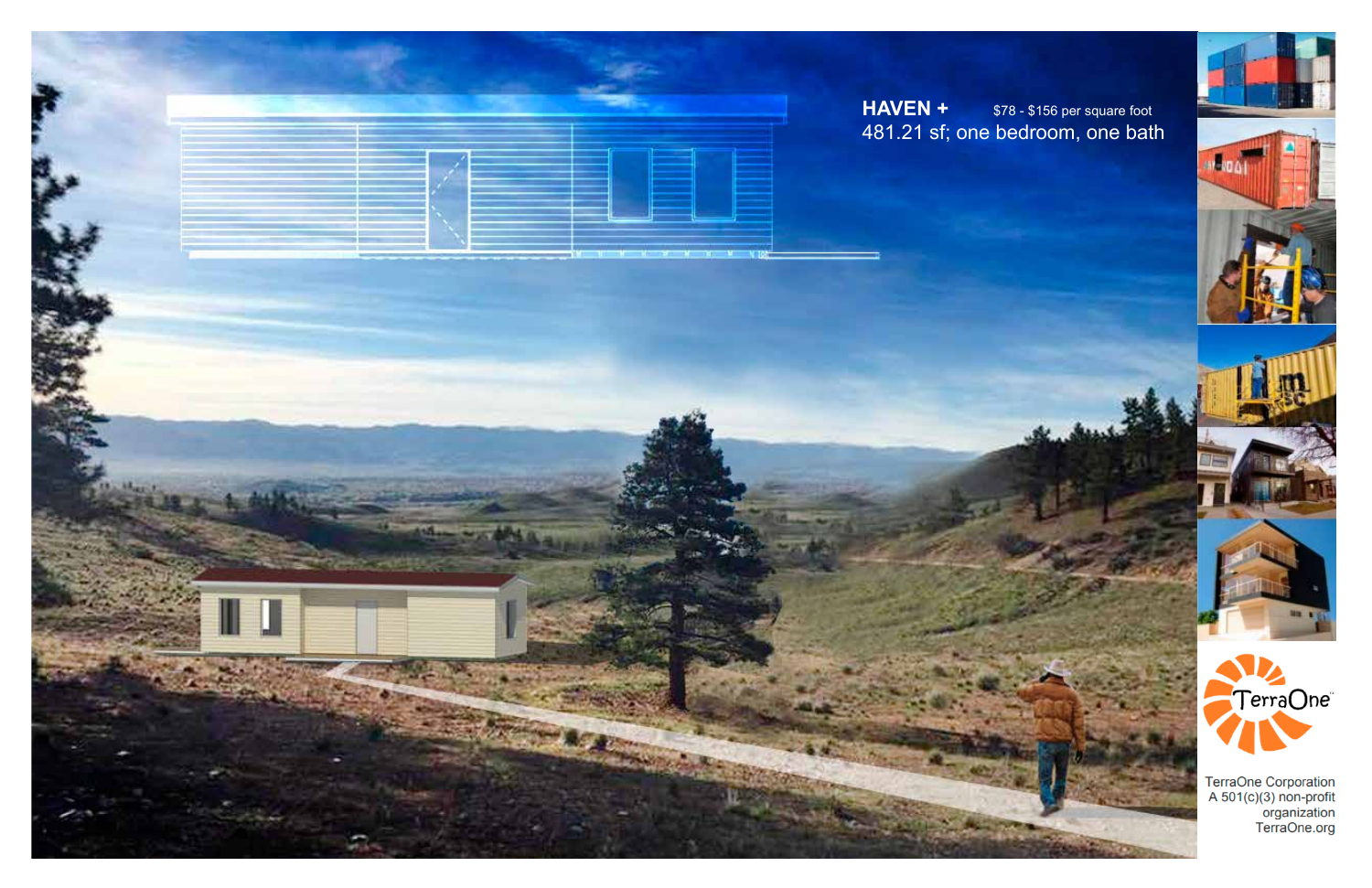





TerraOne Corporation<br>A 501(c)(3) non-profit<br>organization<br>TerraOne.org

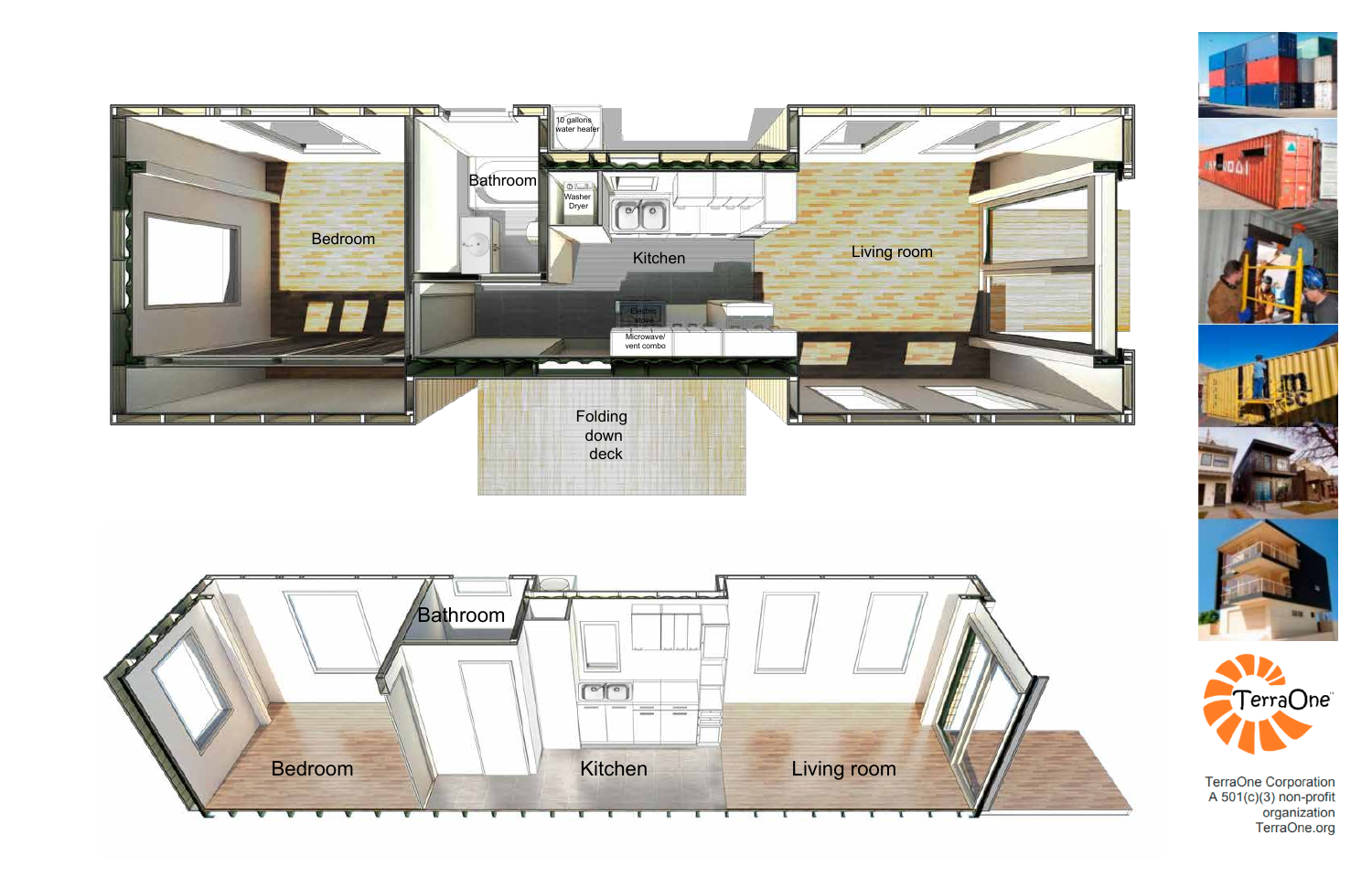







TerraOne Corporation<br>A 501(c)(3) non-profit<br>organization<br>TerraOne.org